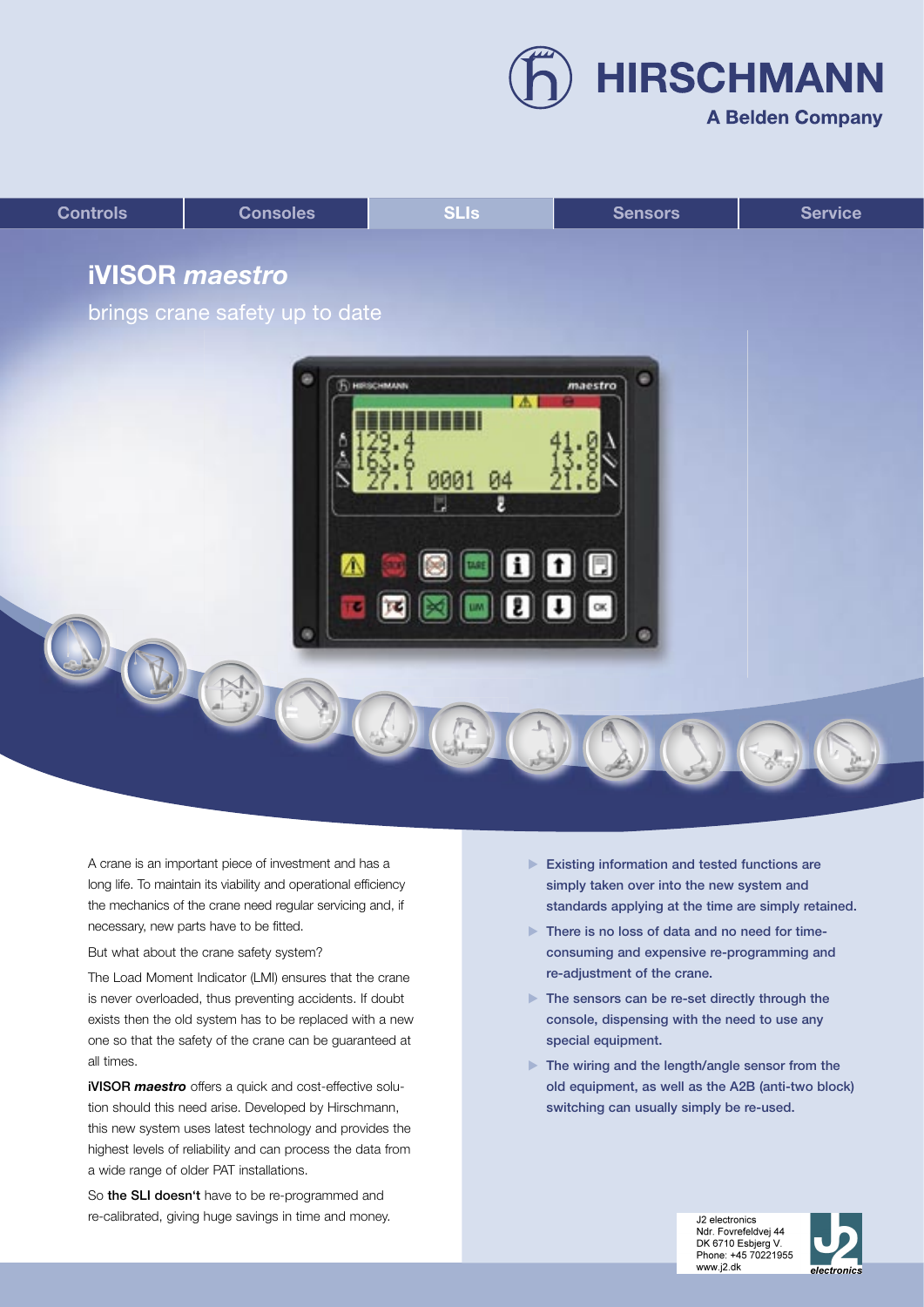## **NEW FROM OLD – iVISOR** *maestro:*

brings crane safety up to date

#### Retrofitting with iVISOR *maestro* can be achieved quickly in just four steps:





Install memory chips from the old system in the *maestro* central unit.



quickly and simply using the keyboard from the *maestro* console.



## Update? YES. Re-program - NO!

### iVISOR *maestro* offers a wide range of advantages:

- **Existing information and tested functions are simply** taken over into the new system and standards applying at the time are simply retained.
- There is no loss of data and no need for timeconsuming and expensive re-programming and re-adjustment of the crane.
- The sensors can be re-set directly through the console, dispensing with the need to use any special equipment.
- The wiring and the length/angle sensor from the old equipment, as well as the A2B (anti-two block) switching can usually simply be re-used.

You can be re-assured that it is more cost-effective and quicker to bring an older PAT LMI up to date using iVISOR *maestro* than resorting to any other alternative.





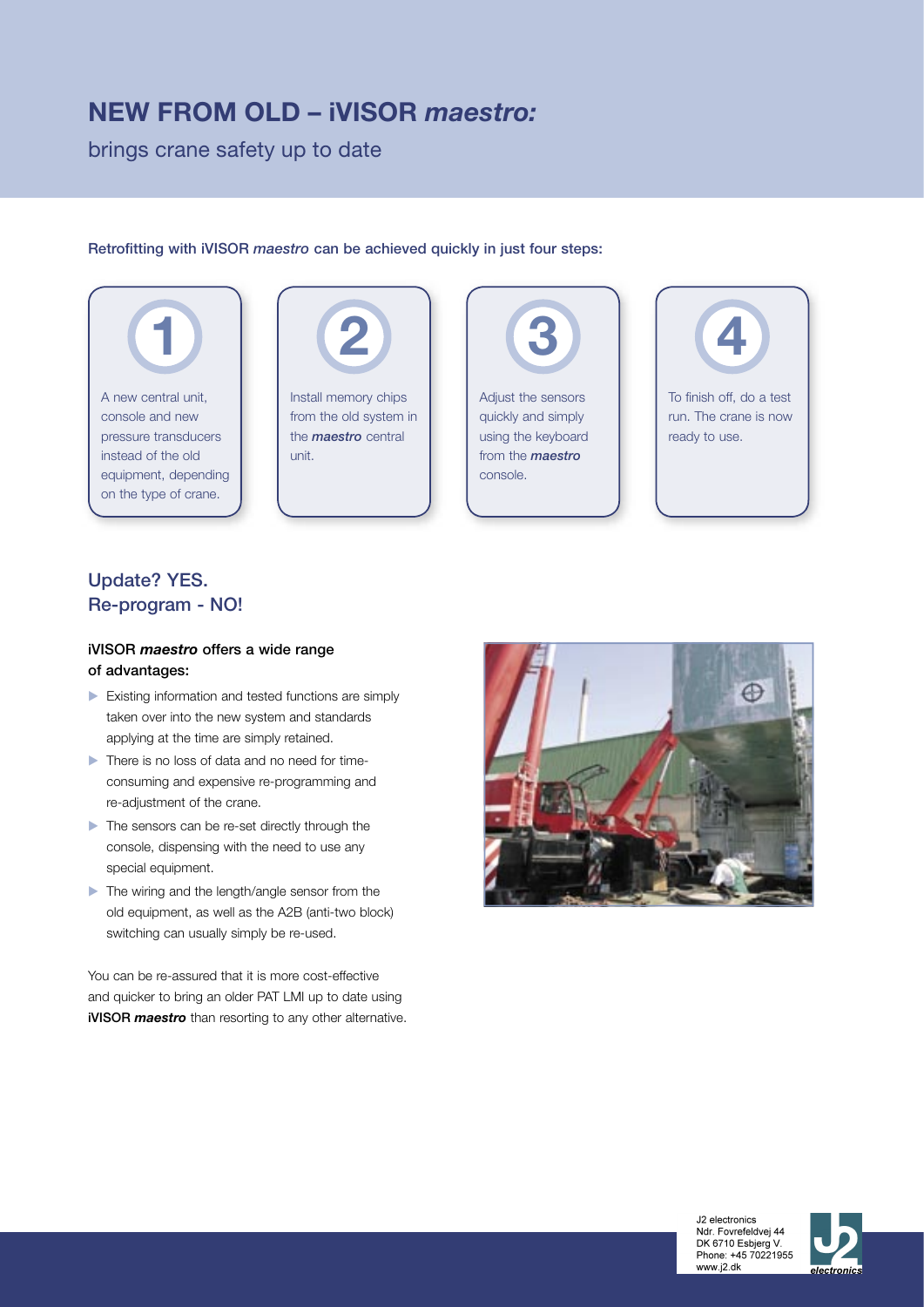

J2 electronics<br>Ndr. Fovrefeldvej 44<br>DK 6710 Esbjerg V.<br>Phone: +45 70221955<br>www.j2.dk